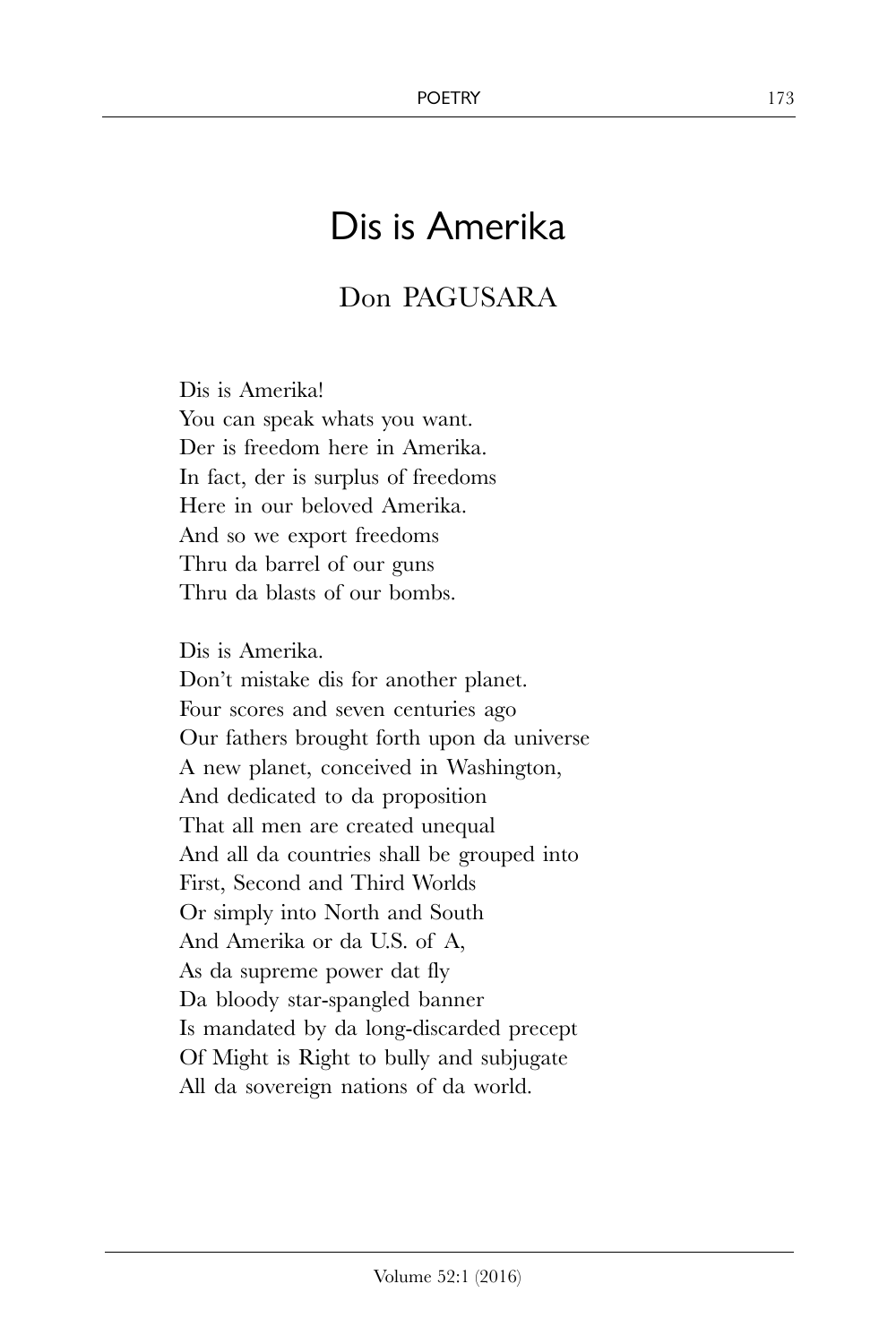Dis is Amerika, Da land of milk and honey! We milk da pipol of Africa, We milk da pipol of Asia, We milk da pipol of Latin Amerika. We drain da breasts of all da mothers Of all da farmers and all da fisherfolks, And all da mothers of da working pipols Of da Third World of da earth We sip da honey from da forests And da mountains and da farmlands Of da toiling masses of da world. We feed our own pipol, soldiers and beasts Wid da foods we harvest from other lands. We are da blessed of da earth. We are da beloved of da Lord.

Dis is Amerika.

Everything is free here in Amerika. You can free-trade your goodwill wid our oil Da price you pay for liberty is liberalization Da brainaches and heartburns you suffer Wid incurable graft and corruption In your public offices and corporations Can be removed by privatization. Your foreign debts and yearly deficits And da imbalances of your trade economics Can be corrected by drastic devaluation. And by da magic of deregulation.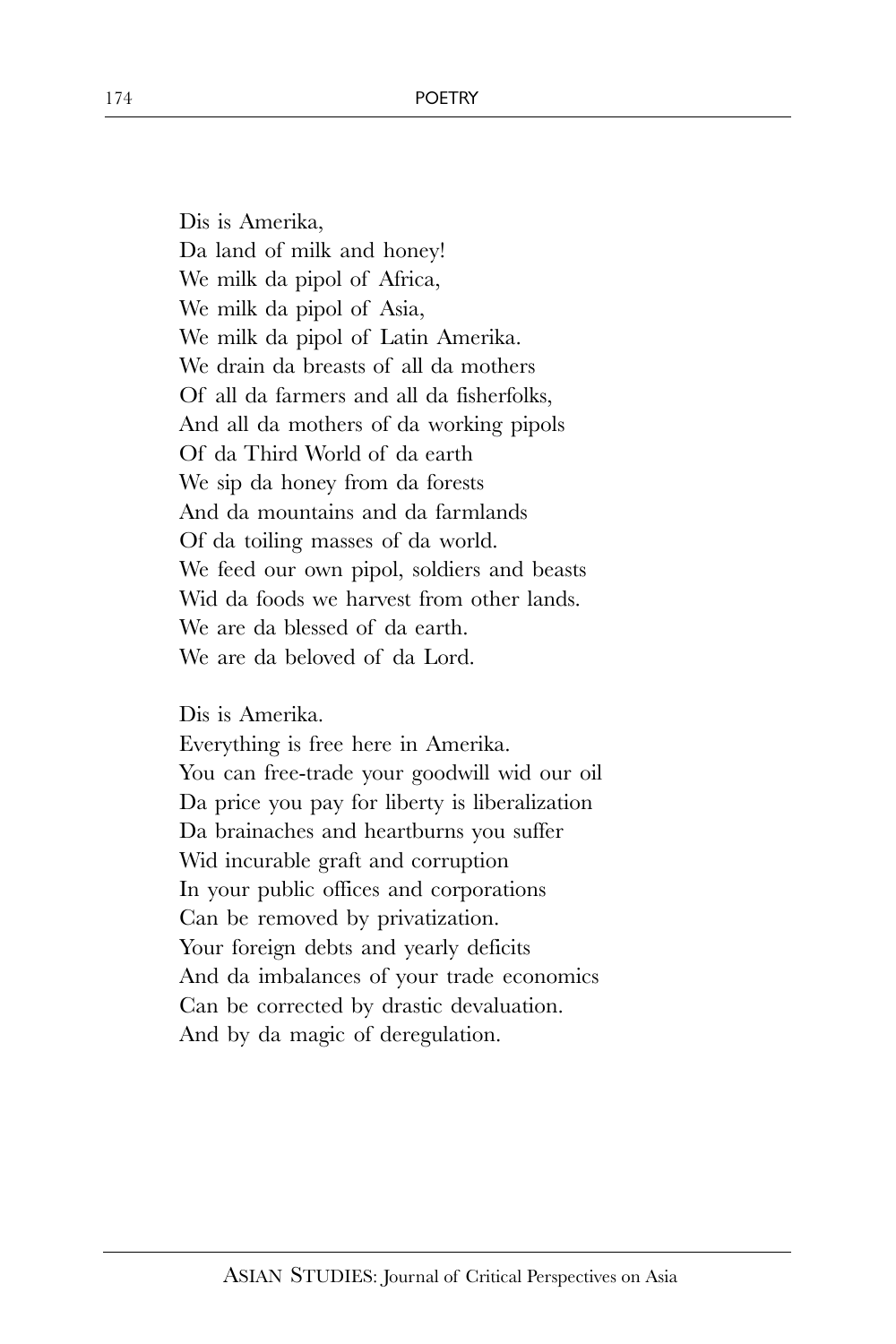Dis is Amerika. Da losses you incur for your development Is da gains we gather from globalization. Da World Trade Organization Is da heart of our imperialist exploitation Future humankind shall inherit dis planet Replete wid all da profits we reap, Bereft of all da resources we rape.

Dis is Amerika. Speaks whatyou want, But speaks no evil of Amerika. No one must contra Amerika, Nothing must get in da way of Amerika. Everything Amerika say and do is just. Anything comes from Amerika is da best. Da logic of Amerikan affairs and actions is foolproof Every war Amerika fights is just and reasonable. Amerika, by hook or by crook, is always right.

Dis is Amerika!

Make no mistake of doing Amerika wrong. Our gods and godesses in da CIA and da Pentagon Will deal wid you in da most compassionate of terms. They will have no qualms and hesitation to terminate Your existential contracts widyour own gods and goddesses. We are da preserver and da destroyer of da earth! We are da dispenser of what is good and what is evil.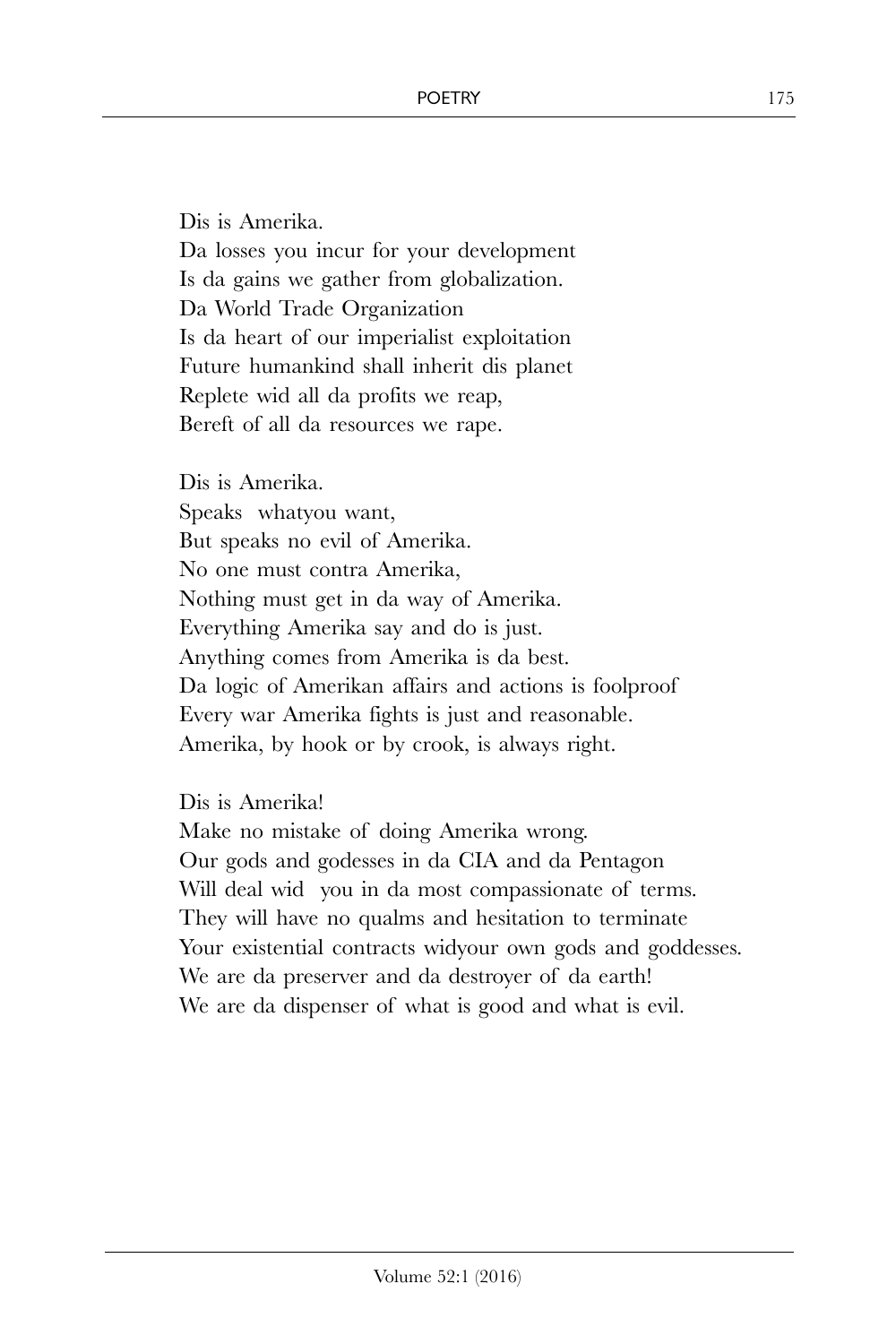Yes, dis is Amerika We make da wonders of da world! We make da toys da world's children play— Like Santa Klaus we jingles you da joys of terror, Deliver cleanly da playthings across da deserts, Beneath da oceans and o'er da mountains and fields Dashing through da snow in cold-blooded Accuracy of our cruise missiles, Our tomahawks, our giant Chinooks, And all da war stuff that hit and kill Wid blank precisions der wild targets! Hearken now to the humming marvel Of our latest creation, da latest model Of our spy-brication  $-$  the drones! Drones. . .Drones. . .like buzzing bumble bees Screw-driving all barriers in air and on da ground!

## Hohoho! Hohoho!

Our tanks roll, roar and comb da deserts, Like veritable pre-historic crawling beasts! Our warplanes rain down sparkling meteors Dat bloom into mushrooms of hellfire! Lo and behold! Terror is da mother of our power. Der is no terror like AmerikanSuperterror.

We are the custodians of the gentle and Loving criminals in the US marines. We warranted the safety of Daniel Smith The rapist of your Nicole in the Philippines. Now, we guarantee the safety of Pemberton The murderer of your Jennifer Laude Inspite of the protest voices getting Louder and louder and louder across The islands of your god-forsaken country.